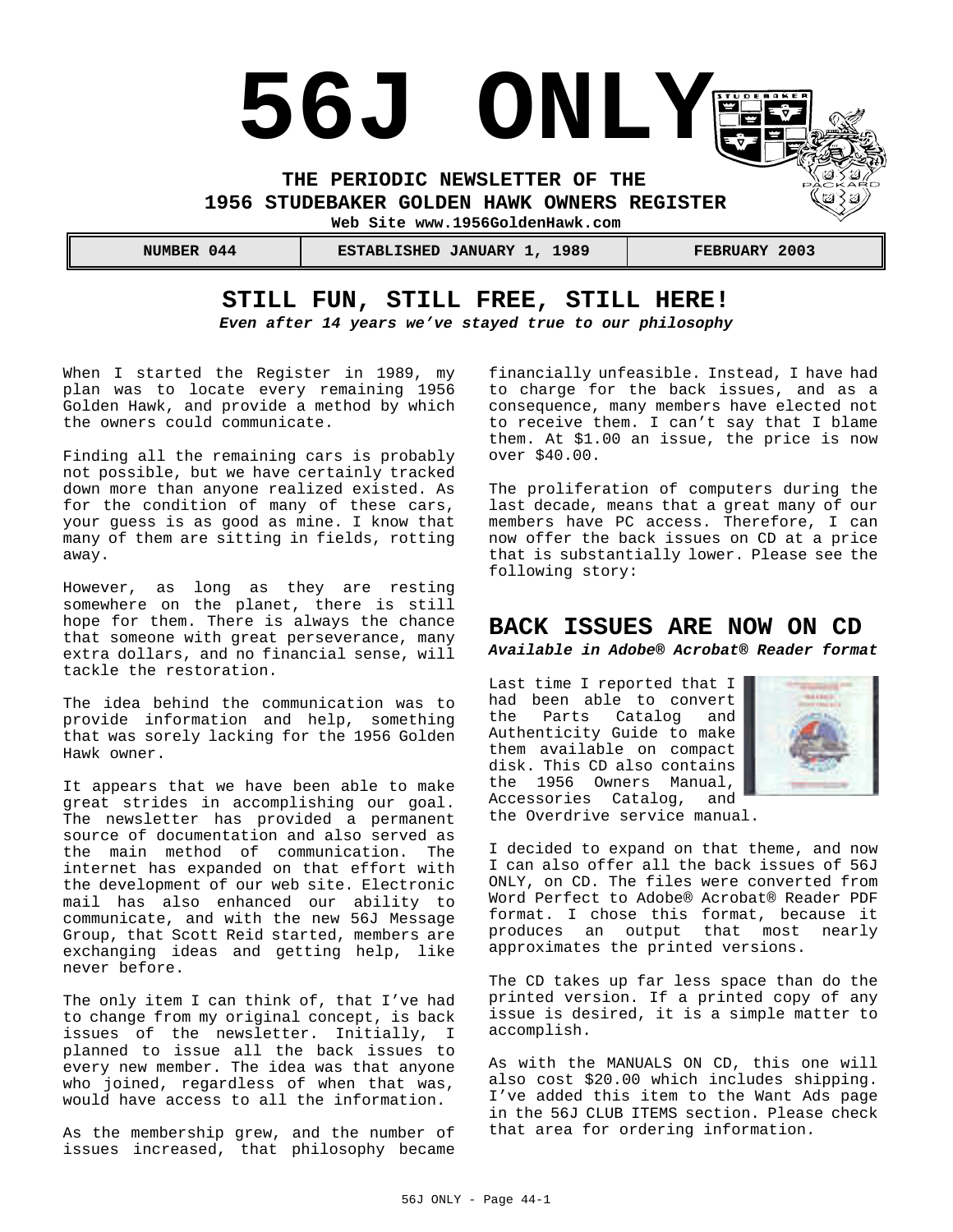## **THE "XH" ENGINE**

*8.25-1 ratio engines for Canadian delivery*

Richard Quinn sent me a copy of a letter from the Studebaker Division:

*Date: April 2, 1956. From R. D. Feick Engineering Division To A. Vogler, Car Order Div. Subject was 56J Model (Golden Hawk) Built for Canadian Delivery.*

*It is considered advisable that henceforth all 56J models built against Canadian orders be equipped with 8.25-1 compression ratio engines unless otherwise specified.*

*Two released engines, Part #1541580 (overdrive transmission) and Part #1541581 (automatic transmission) are currently available for this purpose and for visual identification and service handling an Engine Serial suffix "XH" distinguishes them from the standard 9.5-1 compression ratio engine.*

*In the future Studebaker Packard of Canada, in processing orders for the 56J model, will specify the 8.25-1 ratio engines and this letter may be taken as authority to line set the affected units accordingly. In other words we are to consider the 8.25-1 or "XH" engines to be standard for Canadian delivery and the 9.5-1 or domestic ratio applies only when so specified on Canadian orders.*

*Mr. Petty will arrange to properly identify in the Parts Catalog the parts which are peculiar to the "XH Engines.*

- - - - - -

I checked the production orders and the first car to show the Engine Serial Suffix "XH" was 6032607, equipped with the overdrive. The Final Assembly Date was April 3, 1956, one day after the date of the letter from R. D. Feick.

Everything seemed to be in order until I discovered that the destination was listed as Paducah KY. Now I happen to know that Windsor Ontario is south of Detroit Michigan, but I think Paducah is a bit of a stretch. A total of twenty six production orders had the "XH" nomenclature, and of those, only 6 showed a Canadian destination.

There is another code, identified as "LC HEAD" on many production orders. Hand written on most of these is the 8.25-1 compression ratio. Counting these 33 cars, left us with a total of 59 cars showing the "XH" engine suffix, and/or the LC HEAD

indicator. Of this final total, only nine were destined for Canada. Oddly, all the cars, except one, had the LC HEAD designation. The exception was the car that went to Paducah KY.

To summarize, some cars destined for Canada had the "XH" suffix, and some did not. Among the exports, other than to Canada, some had the "XH" suffix and some did not.

I don't know what any of this means, but just to get it documented in our archives, I've listed all the cars below.

**SERIAL ENGINE FINASMDT LC DESTINATION**

| ,,,,,,,,,,                     | <b>ENGLINE</b> |                  | FINADRDI DC DEDITINAITON                                      |
|--------------------------------|----------------|------------------|---------------------------------------------------------------|
| 6032473 S3777                  |                |                  | 03/22/56 X LAUSANNE SWITZERLAND                               |
| 6032506 S3728                  |                |                  | 03/28/56 X SAN SALVADOR EL SALVADOR                           |
| 6032544 K1571                  |                |                  | 03/29/56 X CALCUTTA INDIA                                     |
| 6032607 K1546XH 04/03/56       |                |                  | PADUCAH KY                                                    |
| 6032658 S3529                  |                | 04/10/56         | X VADUZ LIECHTENSTEIN                                         |
| 6032666 S3498                  |                | 04/10/56         | X ROME ITALY                                                  |
| 6032678 K1550XH 04/10/56       |                |                  | X HAMILTON ONT CANADA                                         |
| 6032682 K1552XH 04/11/56       |                |                  | X HAMILTON ONT CANADA                                         |
| 6032685 S3823XH 04/11/56       |                |                  | X ROME ITALY                                                  |
| 6032689 S3816XH 04/11/56       |                |                  | X AMILTON ONT CANADA                                          |
| 6032690 K1549XH 04/11/56       |                |                  | X PANAMA REPUBLIC OF PANAMA                                   |
| 6032696 S3822XH 04/11/56       |                |                  | X ROME ITALY                                                  |
| 6032716 K1545                  |                | 04/12/56         | X ORANGESTAD ARUBA N W I                                      |
| 6032762 K1548                  |                |                  | 04/17/56 X HAMILTON ONT CANADA                                |
|                                |                |                  |                                                               |
|                                |                |                  | DETROIT VI                                                    |
| 6032776 K1538XH 04/18/56       |                |                  | X LUGANO SWITZERLAND                                          |
| 6032794 K1539XH 04/20/56       |                |                  | X STOCKHOLM SWEDEN                                            |
| 6032795 S3836XH 04/20/56       |                |                  | X LUGANO SWITZERLAND                                          |
| 6032801 K1551XH 04/20/56       |                |                  | X GOTHENBURG SWEDEN                                           |
| 6032804 S3821                  |                | 04/23/56         | X HAMILTON ONT CANADA                                         |
| 6032816 K1541XH 04/23/56       |                |                  | X BERN SWITZERLAND                                            |
| 6032831 S3835XH 04/24/56       |                |                  | X UNITED STATES MISC                                          |
|                                |                |                  | 6032833 K1543XH 04/25/56 X OKINAWA RYUKYU ISLANDS             |
|                                |                |                  | 6032835 S3334XH 04/25/56 X PARIS FRANCE                       |
| 6032836 S3831XH 04/25/56       |                |                  | X MARACAIBO VENEZUELA                                         |
| 6032839 S4065                  |                | 04/25/56         | X DUSSELDORF GERMANY                                          |
|                                |                |                  | 6032841 K1544XH 04/25/56 X SAN SALVADOR EL SALVADOR           |
| 6032851 K1540XH 04/26/56       |                |                  | X TEHERAN IRAN                                                |
| 6032860 S3820XH 04/26/56       |                |                  | X BASLE SWITZERLAND                                           |
| 6032863 S4098                  |                | 04/26/56         | X BASLE SWITZERLAND                                           |
| 6032869 S4094                  |                |                  | 04/27/56 X PARIS FRANCE                                       |
|                                |                |                  | 6032878 K1547XH 04/27/56 X HAVANA CUBA                        |
| 6032900 S4096                  |                |                  | 05/01/56 X THE HAGUE THE NETHERLANDS                          |
| 6032960 S3999                  |                | 05/09/56         | X MILANO ITALY                                                |
|                                |                |                  |                                                               |
|                                |                |                  | 6032967 K1705XH 05/10/56 X SAN SALVADOR EL SALVADOR           |
|                                |                |                  | 6032977 K1542XH 05/14/56 X GOTHENBURG SWEDEN                  |
| 6032989 S4085                  |                |                  | 05/15/56 X HAMILTON ONT CANADA                                |
| 6032993 S4088                  |                | 05/15/56         | X UNITED STATES MISC                                          |
| 6032994 K1704                  |                | 05/15/56         | X STOCKHOLM SWEDEN                                            |
|                                |                |                  | 6033008 S4077XH 05/16/56 X HAMILTON ONT CANADA                |
| 6033009 S4087                  |                |                  | 05/16/56 X PARIS FRANCE                                       |
| 6033011 S4078XH 05/16/56       |                |                  | X HAMILTON ONT CANADA                                         |
| 6033019 S4075                  |                |                  | 05/16/56 X CARACAS VENEZUELA                                  |
| 6033020 S4076                  |                |                  | 05/16/56 X CARACAS VENEZUELA                                  |
| 6033030 S4072                  |                |                  | 05/22/56 X CARACAS VENEZUELA                                  |
| 6033034 K1708                  |                |                  | 05/22/56 X HAVANA CUBA                                        |
| 6033035 S4081                  |                | 05/22/56         | X HAVANA CUBA                                                 |
|                                |                |                  | 6033051 S4084XH 05/23/56 X HONOLULU HAWAII                    |
| 6033057                        | S4090          |                  | 05/24/56 X ZURICH SWITZERLAND                                 |
| 6033065 S4089                  |                |                  | 05/25/56 X AGANA GUAM                                         |
| 6033067                        |                | S4100XH 05/25/56 | X HAMILTON ONT CANADA                                         |
| 6033068 S4095                  |                | 05/25/56         | X PANAMA REPUBLIC OF PANAMA                                   |
| 6033086 S4080                  |                |                  | 06/13/56 X UNITED STATES MISC                                 |
| 6033091 S4086                  |                |                  | 06/14/56 X UNITED STATES MISC                                 |
| 6033110 S4082                  |                | 06/19/56         | X HAVANA CUBA                                                 |
| 6033129 K1709                  |                |                  | 06/20/56 X BAHRAIN ISLANDS                                    |
| 6033139 S4093                  |                |                  | 06/21/56 X MARACAIBO VENEZUELA                                |
| 6033385 S4073                  |                |                  |                                                               |
|                                |                |                  |                                                               |
|                                |                |                  | 08/10/56 X PARIS FRANCE                                       |
| 6033430 S4068<br>6033446 S4067 |                |                  | 08/14/56 X UNITED STATES MISC.<br>08/14/56 X NURNBERG GERMANY |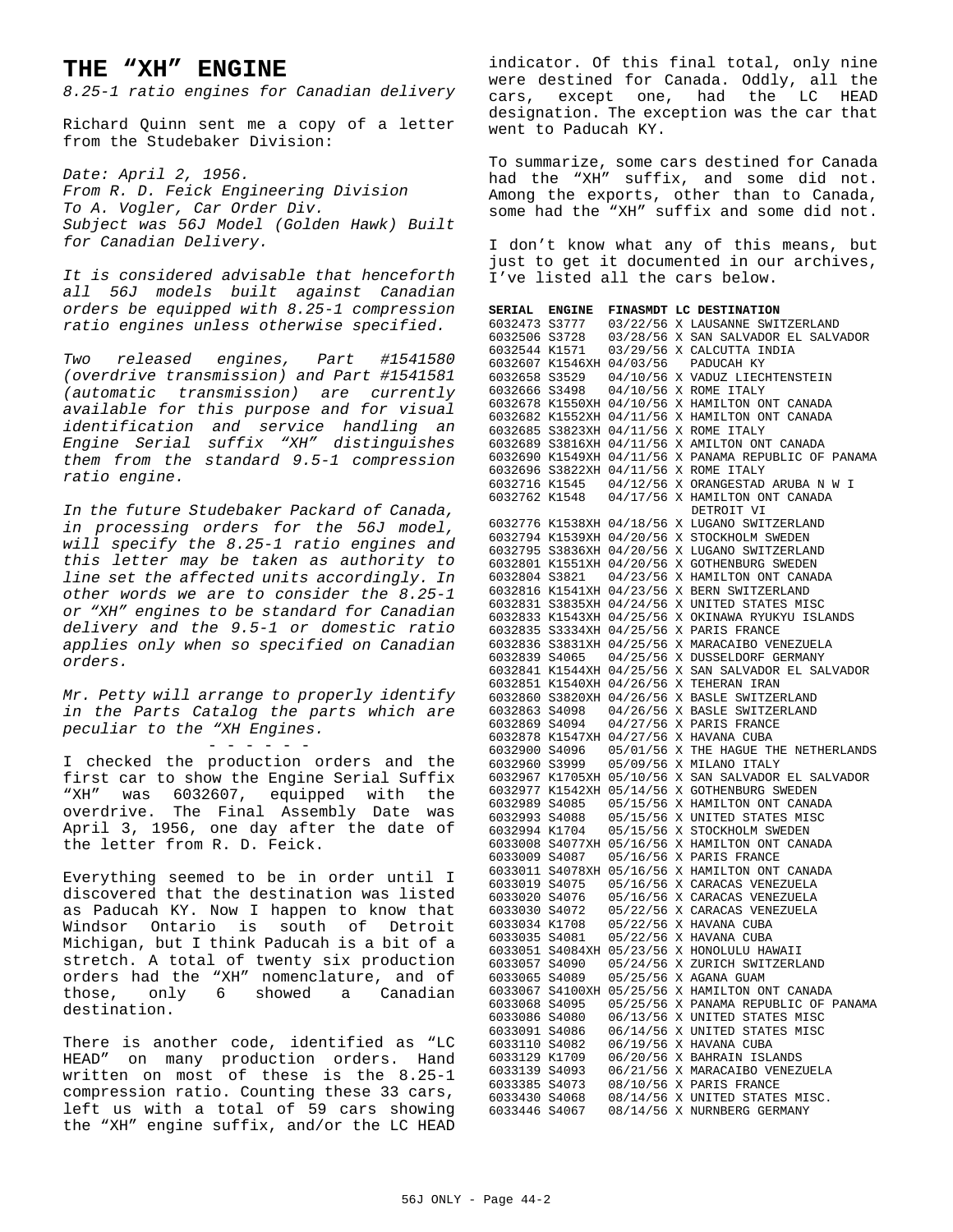## **THEY COME AND THEY GO**

*Members drop in and out of* our Register

Since our inception in 1989, 408 members have joined our Register. Of course, not all of them are still members. Many have been dropped for various reasons.

Quite a few were dropped because I hadn't heard from them for several years. Since there are no dues, there is no yearly contact. To help rectify this situation, I try to update my records each time I make contact with anyone. This contact can be the result of our saying hello at an SDC meet, a phone call, an Email, your sending in a want ad, or a donation, among others.

Every year, I send a letter and registration form to those who haven't been heard from during the previous 4 years. I ask them to return the form to me, or they will be dropped from the register. The return rate is normally about 60%. This past October, I mailed 35 such letters. Only 22 of those recipients responded. The other 13 are no longer members.

Unless they respond, I don't know if they are getting the newsletter. I also don't know if they still own their car. Some times, I have to drop people who have been members for over a decade. I hate to lose them, but I simply have no choice.

## **HOW MANY ARE LEFT?**

*The number of remaining cars is a mystery*

Often I'm asked how many cars we've located. The current roster of 267 members, accounts for 305 cars. However, sightings are often reported to me. I don't count this group in our list, unless I can get confirmation from the owner, and he registers the car with me.

Presently, there are 148 cars in this unconfirmed group. This would mean that we have found 453 cars. If someone eventually purchases a car from this second group, and registers it with me, I just change it from the unconfirmed category and add it to our roster.

We also have confirmation on the serial numbers of 25 cars that have been scrapped. Of the 4071 Golden Hawks produced in 1956, it is most likely that fewer than 500-800 have survived.

In any case, we will never have a definite and accurate number, but we certainly have the best accounting anywhere.

## **HOW MUCH DOES THE ENGINE WEIGH**

*Easy, just compare weights from a 56 & a 57 Golden Hawk (or not)*

Through the years, so much has been said and written about the heavy Packard V8. We've also been told how much better the weight distribution is on the 1957 Golden Hawk. I can only assume that the engine played a major part in the change from one year to the next.

Replacing the 352 CID Packard V8 with the lighter 289 CID Studebaker V8, resulted in a car that had much better handling. Even with the supercharger, the weight was far less that the 1956 model. Perhaps the positioning of the engine also contributed to improvement in weight distribution.

I've often wondered what was the actual difference in pounds between the two engines, and how much the supercharger added to the weight of the 289. Does anyone really know? I've heard numbers ranging from 450 pounds to over a thousand pounds, as the weight of the 352 V8.

I figured that I could tell by simply looking at the overall weight of the two cars. However, there seems to be some confusion here. The Standard Catalog of American cars lists the following weights for the two cars:

1956 Golden Hawk 3360 pounds 1957 Golden Hawk 3400 pounds

How can this be? A 1957 Golden Hawk weighs 40 pounds more than a 1956 Golden Hawk. Perhaps the steel fins on the 1957 weigh several hundred pounds more than the fibreglass fins used in 1956. According to member Brent Hagen, there is very little difference in the weight of the two style fins.

Richard Quinn sent a copy of a letter from the Studebaker Division dated October 24, 1956, which lists the weights for the two cars.

1956 Golden Hawk 4315 pounds 1957 Golden Hawk 4090 pounds w/SC 1957 Golden Hawk 4089 pounds wo/SC The above test weights are road load plus 600 pounds.

This would lead us to believe the 352 V8 weighs about 225 pounds more that the 289 V8. However, I am concerned about the accuracy of this when it also indicates that the supercharger weighs exactly one (1) pound. I still haven't found an answer that satisfies me. Does anyone else know?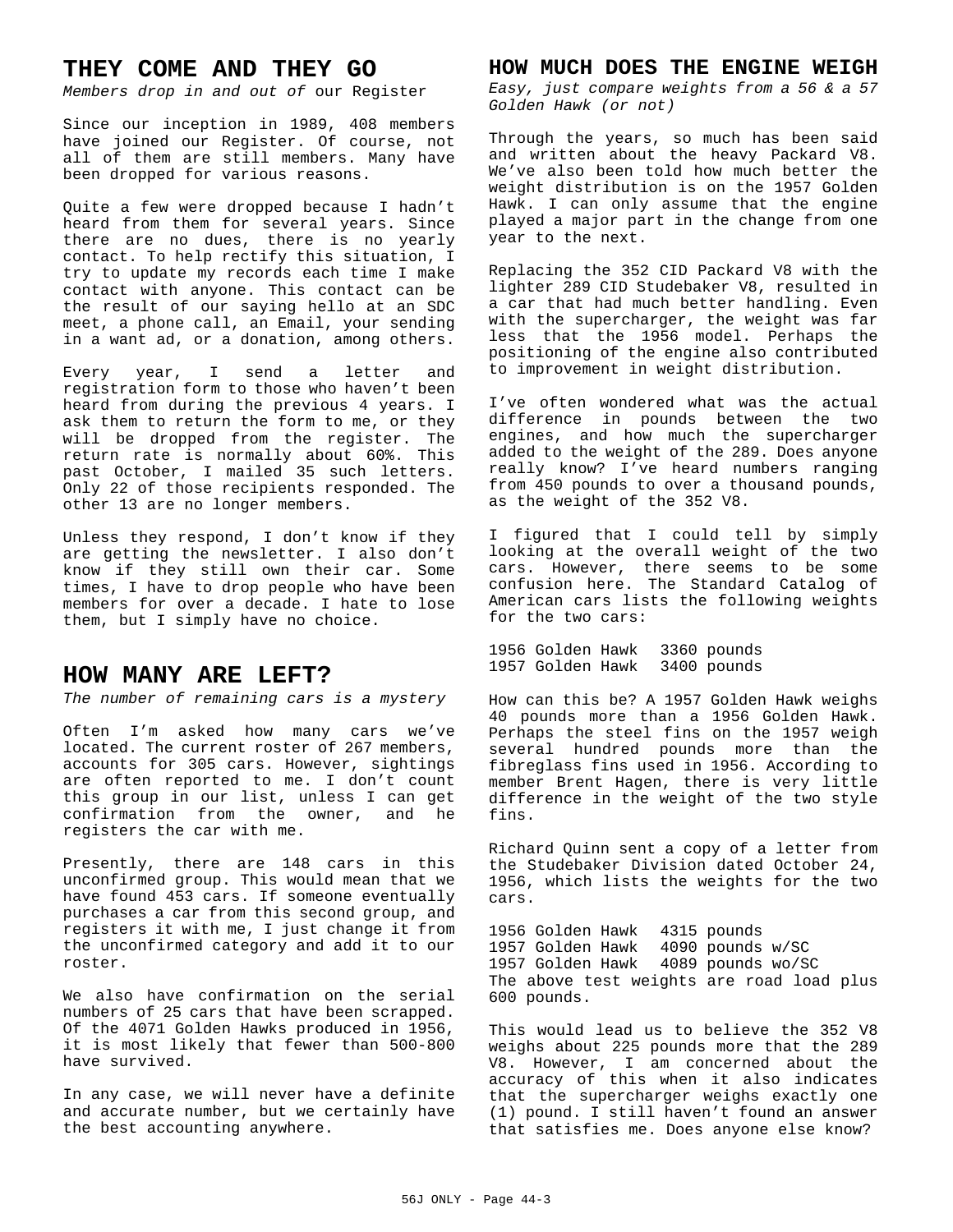# **HOW FAST DID THEY GO**

Numbers vary, but we have an official one



Through the years, I've read and heard many stories about the 1956 Golden Hawk's top speed. Some statements indicate the car could reach speeds in excess of 140 MPH. I've heard stories where someone drove their 1956 Golden Hawk to some designated speed, while in a particular gear.

Nearly half a century later, I'm not sure why it matters, as I doubt that anyone is going to push his stock 1956 Golden Hawk to the limits of its ability. However, for the purposes of setting some sort of official documentation, I can relate the following.

Richard Quinn sent a NASCAR Certified, Official Certificate of Speed from the Annual Speed Weeks - Daytona Beach, Florida. It states: *This is to Certify that Wallace Chandler drove a 1956 Studebaker Golden Hawk through the measured mile, one way, for an average of 127.343 miles per hour as recorded and checked by NASCAR officials. Date February 21, 1956 Signed William H. G. France President, National Association for Stock Car Auto Racing, Inc.*

Since this trip was a "one way" trip through the measured mile, I must assume that the "average speed" is also the actual speed. Bob Coolidge has a web site devoted to Studebaker's racing endeavors, and he has information on Wallace Chandler. His web site is at www.studebakerracing.com. Both Richard and Bob feel that this car was serial # 6031218.

I found that interesting. When I was doing all my work with the original production orders, I noticed that this one had a destination of Mechanix Illustrated. Hand written above that were the words, "Daytona Beach". The time frame seems to fit, as the Final Assembly Date was January 9, 1956. The Date Shipped was January 13, 1956. The following story has more information on this car.

### **THE MECHANIX ILLUSTRATED 56J**

*Tom McCahill puts it to the test*

I have a copy of the April 1956 issue of Mechanix Illustrated. Tom McCahill's report begins on page 94. Tom indicated that the car had less than 50 miles on the odometer. If this is the same car<br>driven by Wallace driven by Chandler, I wonder who was first. I guess it's possible that they both ran their tests on the beach, during the same period.



Many items in Tom's report confirm that<br>6031218 is the car he tested. The  $6031218$  is the car he tested. production order shows the car was painted P5634 Romany Red/Snowcap White. The car in Tom's report was two-toned, however the photos are all in black and white. Tom also states that the car was "loaded like a sailor on his first night in port - with power seats, power windows, power steering, and Packard's UltraMatic transmission."

All of these items are consistent with the production order. The Production order also listed power brakes, but Tom failed to mention this item. However, one of the photos clearly shows the power brake booster. Another photo offers a great view of the seat belts, which were also shown on the production order.

Other photos, consistent with the production order show dual side mirrors, standard wheelcovers, white side wall tires, push button radio, and rear exhaust deflectors.

Tom thought he could attain a top speed of 130 mph, but on his test runs, he quit at about 120 mph. He stated that *"because of my deadline, I couldn't wait for a smooth beach, which sometimes means a delay of weeks. The measured mile at Daytona Beach where I made my tests had more dips in it than a roulette wheel." "What would this Hawk have done if the beach had been good? It is my sincere belief that it would have just topped 130 and stayed there as steady as a smile on Mona Lisa."*

*"After my beach runs, I went over to Bob Osiecki's Racing Equipment Company. He was preparing a Golden Hawk for the Trials and after a lot of multiplying, squaring, cubing, dividing and consideration of gear ratios and tire size, we came to the*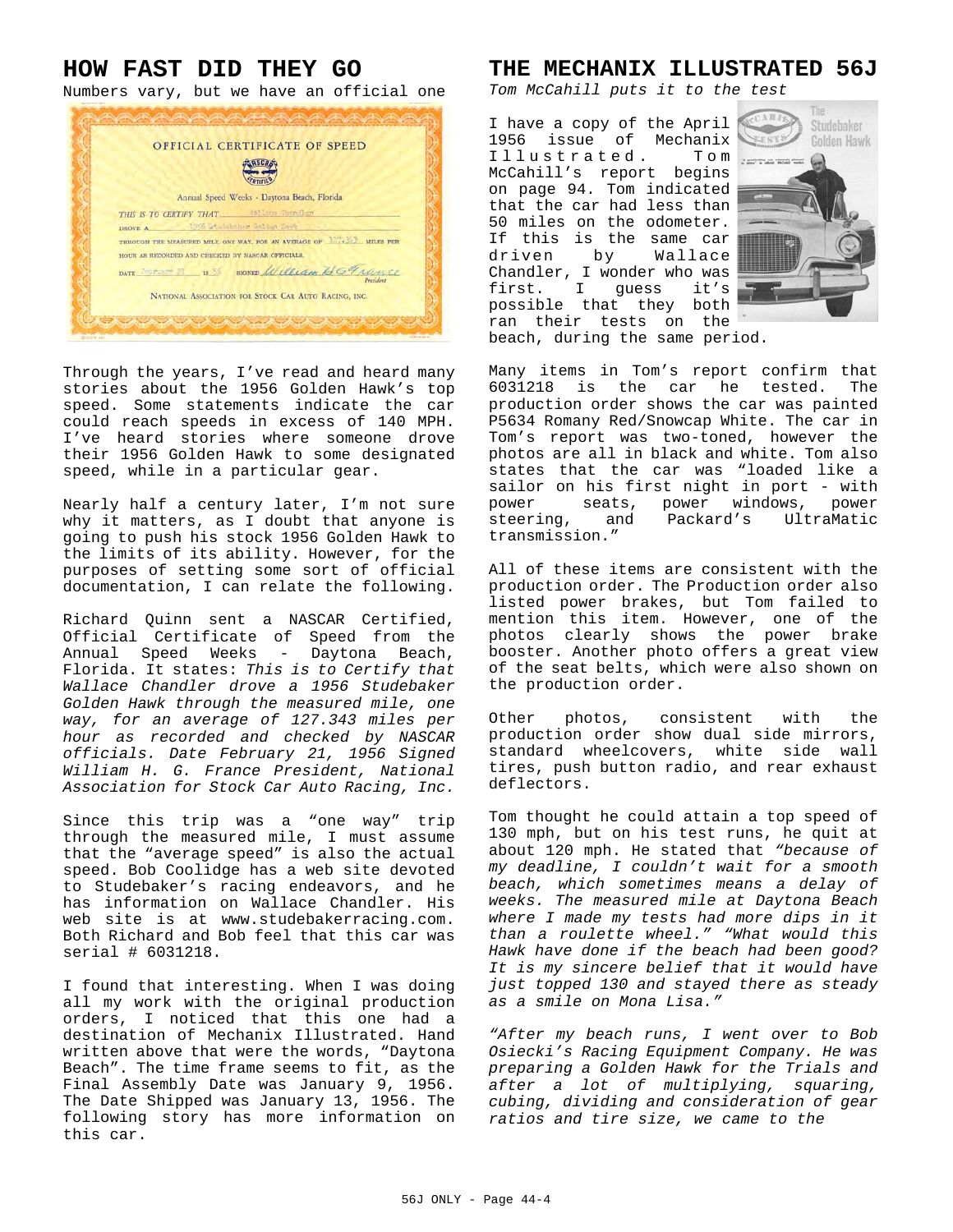*conclusion that the stick job, unloaded, should run 135-plus on the beach, if conditions are right and the engine tuned to the teeth."*

So, there you have it! The Golden Hawk should run somewhere in the 125-135 mph range. I seriously doubt that I'll be running a test of my own. The most important thing to remember about driving at high speeds is that, somewhere along the way, you have to stop.

I've had my car up to about 75 or 80 mph once or twice. Then, I remember that the brakes on this car were rebuilt by ME. As fear strikes my soul and my life flashes before me, there is a magical communication between brain and right foot. This causes a drop in speed and a return to normal. I can safely say that this may be the only time that the name, Frank Ambrogio, and the words ace mechanic, appear in the same sentence.

If you've had any adventures with top speed in your Golden Hawk, let me know (I guess you lived to tell about them!) I'll print your devil may care, exploits in the next issue. If you plan to do it again, let me know well in advance. My brother-in-law owns an insurance agency!

### **STUDEBAKER WHEEL COVERS AC-2799**

Richard Quinn via email

Just a quick update on the 1956-61 Studebaker full disc wheel covers (AC-2799). Unfortunately I did not get the required number of pre orders that I had hoped for. I have, however, decided to go ahead with



the project and have placed an order with my supplier.

In order to try to make up for the difference I will have to increase the price from my initial estimate of cost of \$400 per set to \$500 per set. I apologize for this "bait and switch" but with my initial outlay is over \$30,000 and I am not in a position to put that much money up front without having a fair chance for a payback in a reasonable length of time.

If you do not wish to participate in the project at the new price I understand. I would only ask that you get back to me as soon as possible to let me know whether you still wish to order a set.

I have been given a tentative delivery date of mid March 2003. I'm not requesting any money at this time. If you decide you still want to order you will be notified as soon as the caps are delivered to me. Of course the caps are unconditionally guaranteed for quality, authenticity and fit.

Again, I request you contact me regardless of whether you want to participate or not. I will be most glad to respond to any questions you may have.

### **RICHARD KAUFMANN MAKES THE GRADE**

*His car appears in a 2003 calendar*

Richard Kaufmann's 1956 Golden Hawk is the featured car for the month of January in the 2003 Hemmings Studebaker calendar. The car looks fantastic. Someone brought a copy of the calendar to our local Studebaker Drivers Club chapter meeting.

Opening it to the first page was quite a pleasant surprise. Richard's car is not painted a stock 1956 color. In fact, it looks more like the gold used on the 1957 Golden Hawks. But it looks pretty good to me. Maybe Studebaker should have offered this color in the Golden Hawk's first year of production.

Congratulations Richard!

### **CAR VALUES REMAIN UNCHANGED**

*Old Cars Price Guide makes no changes*

Each year I try to purchase the February issue of Old Cars Price Guide, from Krause Publications, to see if the value of our cars has changed. There was no change from last year's issue. A number one condition 1956 Golden Hawk still lists at \$29,000.

This is \$1000 more than a 1957 Golden Hawk, and is still among the top few Studebakers. Several 1955 models rank higher with the 1955 Speedster is valued at \$31,000, the President Hardtop at \$30,000, the Commander Hardtop at \$29,500, and the President 2 door Coupe at the same \$29,000 shown for the 1956 Golden Hawk.

The early post war convertibles are the only Studebakers in this range with the 1951 Commander priced at \$30,000 and the 1952 Commander listing at \$29,000.

Old Cars Price Guide indicates that a #1 car is one which has been restored to current maximum professional standards of quality in every area, or a perfect original with components operating and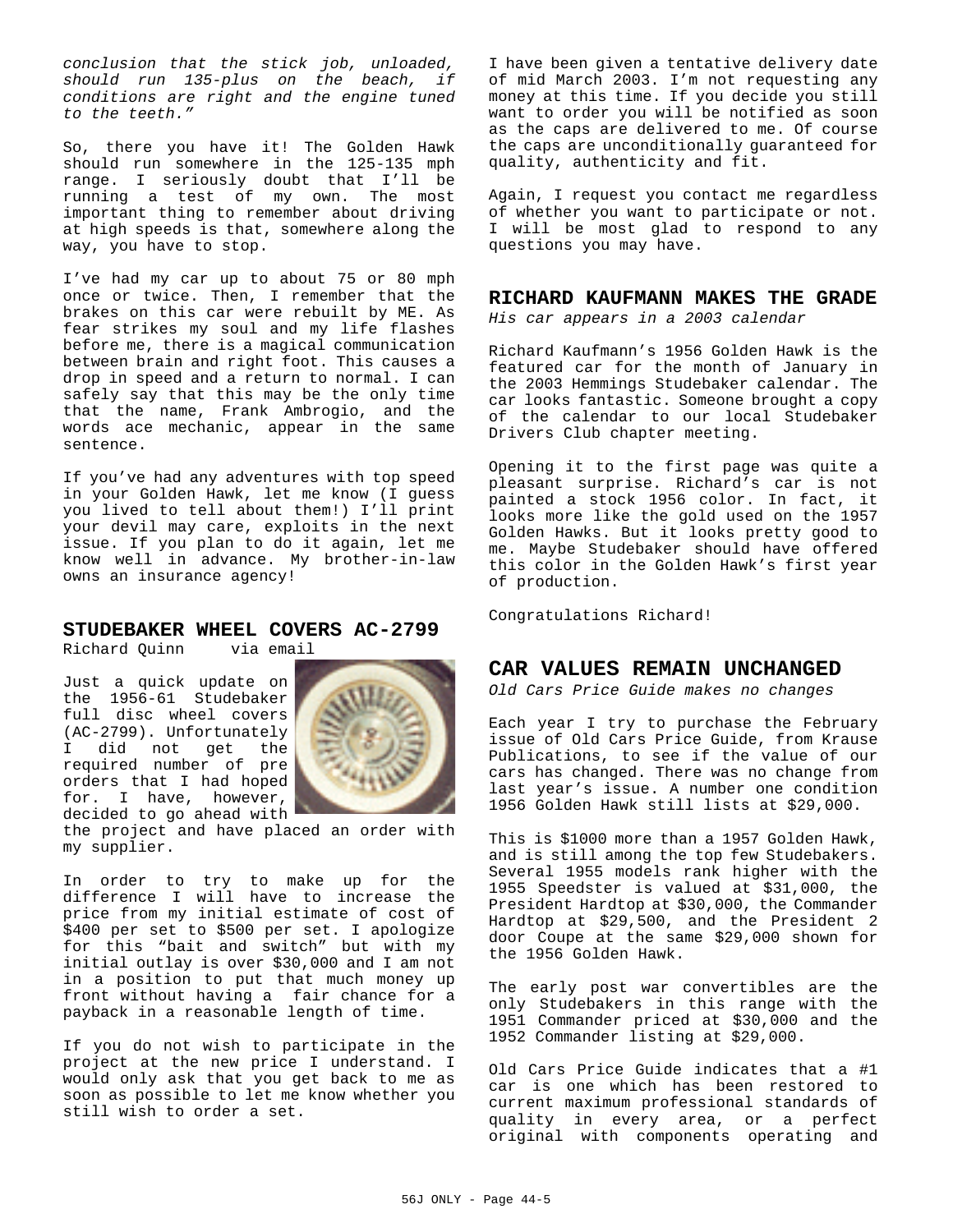appearing as new. It is stored in a controlled environment, isn't driven, and is brought to shows on a trailer. More accurately, the Guide states that, "In a sense, it has ceased to be an automobile and has become an object of art."

I don't know how many of you have a car that matches that criteria, but my car fails every test. Even though my car is not a #1 in condition and value, it is still #1 with me. Not that it really matters. The price is only important when you are buying or selling. A lack of both storage space and funds will prevent me from buying. Hopefully, my health and finances will allow me to put off selling.

I think I can live with that. I don't need any more old cars. It is hard enough keeping two running. The less time I have to spend on the cars, the more time I can spend on our club. Hopefully, we can keep it going for many years to come.

# **THE MAILBAG**

*Letters are always welcome. If you need help or can offer advice, share it with the membership. (Edited as required.)*



**ROBERT ANDERSON** Via Email 10-10-02

Just wanted to say "thanks" for being there and bringing back some wonderful memories.

I was a high school freshman living in St. Louis and walked eight blocks or so to school and spotted a pristine white '56 Golden Hawk sitting in a used car lot. I couldn't wait to get home to tell my Dad, who was a Stude fanatic. We went to the lot after dinner that night, and as luck would have it, they were closed. Dad called in sick the next morning and went down and bought the car making me the happiest kid in the neighborhood! The wait until I got my license was an agonizing two years, and I had dreams of driving dad's Hawk.

My dream came true one time only. Long after I could drive legally. I'd enlisted in the Army in June '66, and Dad came down to Ft. Leonard Wood to pick me up after graduating from Basic Training. We were dismissed, I did an "about face," and there was Dad standing beside the gleaming white Hawk holding out the keys and giving me a salute. I've never been so proud, and the drive through the Missouri countryside back to St. Louis was one I'll never forget.

A couple of years later, while I was in Vietnam, Dad blew the Hawk's engine and gave the car to my uncle, who repaired the engine, painted the car a hideous gold, and then gave it to his son who I suppose still has it, or what's left of it.

Now, I'm 55 years old, my Dad and uncle have both passed on, and I still dream of owning a white, 3 speed w/OD Golden Hawk. Good Lord willing, maybe someday.

#### **JOHN POULOS via Email** 10-01-02

OK, cue the Twilight Zone theme again. Nate Nagel just got an e-mail from Brian Scott, the new owner of Mocha (56J) that is sitting in my driveway, next to Nate's 56J. OK, 2 56J's in my driveway is not that unusual. Two LA production 56's parked side by side is not THAT weird. Now here's the scary part:

Nate's vin: 6800139 Scott's vin: 6800140

What are the chances that two cars, together on the assembly line in 1956, should end up together almost 50 years later?

(NOTE: To really understand how improbable this is, you must realize that, not only are the cars consecutively numbered, but both cars were assembled in California. John, however, lives in Maryland.)

### **STEPHEN COLE SYDNEY AUSTRALIA** October 31 2002

Thought I should drop you a line to say I have finally finished the 56J. I had to rebuild the motor, (new pistons) and completely rebuild the transmission. It was very hard to get someone who knew enough of the Twin Ultramatic and be confident in the end result, lucky a spare Ultramatic came with the car. The car is certainly a head turner. I really look forward to receiving the newsletter as I am not that good with the computer.

I had my steering wheel done for \$150 (it was a real basket case) and I painted it myself. It looks as good as a new one. It was done with epoxy.

**PHILIPPE HANS LAKE FOREST, ILLINOIS** January 1, 2003

I have decided to perform a frame-off restoration on my Golden Hawk.

1. I've preliminarily selected Old Coach Works Restorations, Inc., in Yorkville, IL,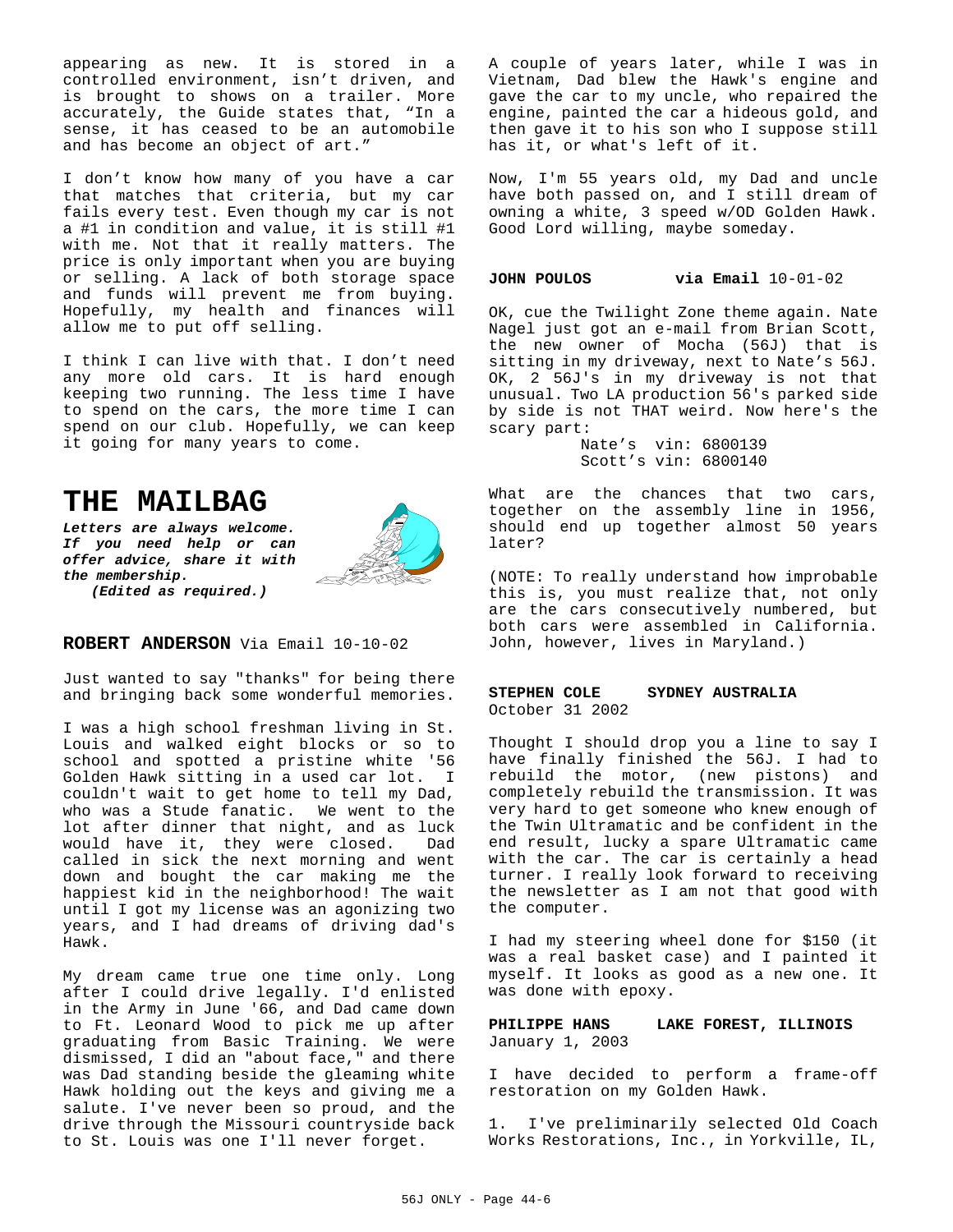to perform the restoration under the supervision of its owner, Robert Baker. Bob indicated during my visit to this shop that he talked to "a guy in Florida" who was helpful in identifying an engine paint color on a later-model Golden Hawk Bob recently restored for, and shipped to, a Japanese collector. Do you have any information you could share about this shop and owner?

2. I expect the Ultramatic transmission to present the greatest problem. Do you know of an expert to whom the transmission could be sent for rebuilding?

3. Bob Baker estimates the costs to amount to \$50-70,000. Is this reasonable for a frame-off restoration to "show-quality" condition?

4. I'm considering the installation of a windshield sun visor and a driver-side spotlight, the looks of both of which items I find desirable on a 50s car. Would you know where I could find these accessories?

5. Do you still sell back copies of your 56J newsletter? If so, I might order either an entire set for Bob, or individual issues, as need be.

6. I will definitely order one copy each of your 1956 Studebaker Golden Hawk Parts Catalog and the 1956 Studebaker Golden Hawk Authenticity Guide for delivery to Bob. I'm in the process of finding out whether Bob would want hard copies or the CD. You will receive my check soon.

# **HERE WE GROW AGAIN**

Please update your rosters as we welcome the following members. **If you move, please remember me when you send out your change of address forms.**

- 401 Kendall Gibbs 24 Bosworth St Barrington RI 02806 401-247-2015 Email lebaron41@yahoo.com
- 402 Clyde Stanton 1921 "O" Court SE Auburn WA 98002 Email stancan@earthlink.net
- 403 Donald Fitzsimons PO Box 312 Grottoes VA 24441
- 404 Ray Pearson 9151 Luea Lane Swartz Creek MI 48473 810-628-0058 Email rpearson@swcrk.org
- 405 Ron Nesheim 405 Juanita Ave Dell Rapids SD 57022 605-428-4841 Email herman56@siouxvalley.net
- 406 Wayne Detjen N8250 Oak Court Algoma WI 54201 920-487-5109 Email wdetjen@itol.com
- 407 Ed Ordal 24709 459th Ave Colton SD 57019 605-446-3313 Email ejordal@souixvalley.net
- 408 Raymond Laatz PO Box 32 Lemont IL 60439 Email zlaatz@aol.com
- 409 Richard Hellbusch 467 Hunters Trophy New Braunfels TX 78132 830-609-0530

**NOTICE:** In lieu of dues, and to help keep my records correct, registration forms will be mailed out periodically to members who haven't been heard from for several years. **If you receive one, please complete and mail it at once or you will be dropped from the mailing list.**

# *WHEEL ESTATE*

**Due to our infrequent printing schedule, many ads may be quite old. The only way I know if an item is bought or sold is if one of the parties reports the transaction.**

**For sale:** 1956 Golden Hawk ultramatic. New fuel pump, water pump, master cylinder, wheel cylinders, battery, tires, shocks, springs, hoses, stainless steel custom exhaust system. Rebuilt carb, trans, heater recored, gas tank boiled out. California car, 72,000 miles. Runs strong and fast. Paint is faded, some rust in rockers. Loss of job forces sale. \$11,500.00. 212-688-7205. e-mail. lcarvell@nyc.rr.com (01/2003)

**For sale:** 56 Golden Hawk excellent unrestored body, minimal rust. All glass is broken, but it is stored in my barn. I have an Alabama Title. I have parts from three Packard engines with one block missing, two Ultramatics. One engine is a 374 inch bored .020 with new cam bearings and a new set of .020 pistons. Engine is unassembled. ALL THE ABOVE PACKAGE DEAL \$3500.00 OR BEST OFFER. 1963 Lark Cruiser 1750.00. Dennis Duke, 5609 East County Road 60, Midland TX. 79705, 915-570-4165 drduke@swbell.net (10/2002)

**WANTED:** Shift Rods and shift levers for T-85 trans. Part #'s 1540179 and 1540207 shift rods and 1539603 and 1539601 shift levers. These parts are for a non-power steering car. Please call Randy at (856)358-7585 or e-mail R6Stude12@msn.com (10-2002)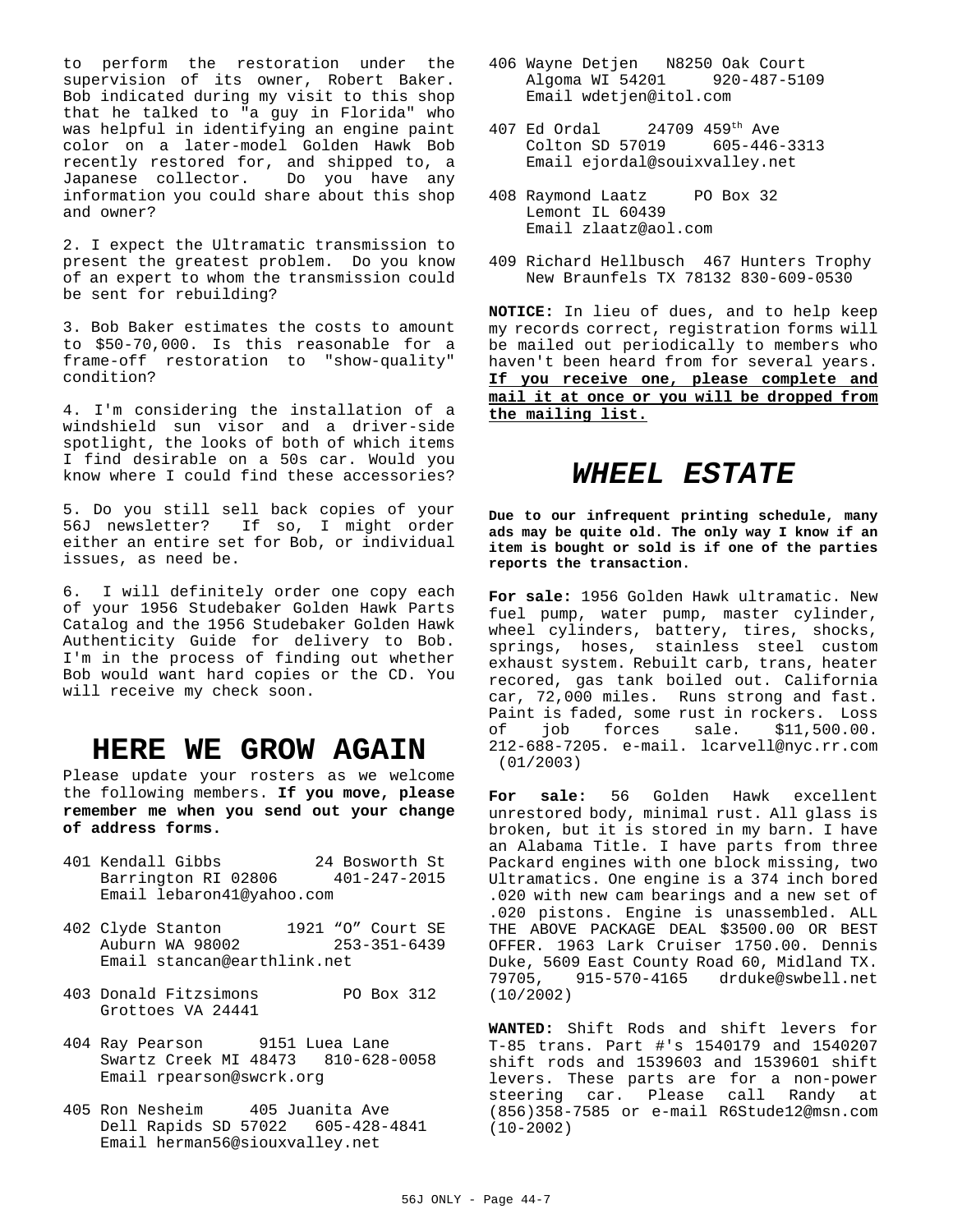**For sale:** AC-2799 reproduction Spoke Type hubcaps, delivery approximately April 1st. \$500.00 per set. Richard Quinn, 20026 Wolf Rd, Mokena IL 60448, 708-479-2658, FAX 708-479-8965, rtq11@aol.com (10/2002)

**Wanted:** Steering wheel in reasonable condition, Right tail light housing with correct notch for fender fin, Chrome rear view mirror (interior), Stainless trim strips for interior door panel (driver's side), Plastic horn ring medallion. Kendall A Gibbs, M.D., 24 Bosworth St, Barrington RI 02806, 401-247-2015, FAX 401-247-9249, lebaron41@yahoo.com (10/2002)

**For Sale:** Packard 374 engine complete from carburetor to pan. \$400.00, Jimmie Facklam 913-492-4533 KS. (10/02)

**For sale:** Rebuilt 352 Packard Engine, Rebuilt T-85 3 speed OD, Two Power Steering Units, Complete Front Undercarriage, Complete Front Seat and Frame, Lots of Stainless Trim. Best offer. Gene Dallas Texas, Tel 972-359-6889, Email PWiggs9414@aol.com (03/2002)

**Wanted:** Rear fenders (quarter panels) for 56 Hawk. Any Hawk or Coupe from 1953 to 64 will fit. Walter Kunz (407) 737-7433 or wgkunz@aol.com (12/01)

**For sale**: solid 56J body, doors, rear fenders, all trim, tail light lens-perfect. One set of NOS side grills, Good hood, excellent trunk, stainless trim, glass, tachometer, sending unit, clock, dash face plate, glove box door, 4 barrel carb, 3 spd overdrive trans, bell housing, clutch, pressure plate, linkage, restored window flippers right and left, fins, roof belt molding, interior roof plastic bands and steel holders and brake drums. Other STUDE parts available. Dwayne Jacobson, 2620 Lakeview Dr, Junction City, WI 54443. 715- 341-9470 or studebaker@g2a.net

**THE** *PACKARD* **PAPERS**, for the *Packard* enthusiast, printed on antique letterpress, *Packard* Ivory paper with black printing. The Packard Papers, 288 Whitmore St., #211, Oakland CA 94611, 510-655-7398.

# **1956 GOLDEN HAWK SERVICES**

**Electronic Ignition Modules** for your 1956 Golden Hawk. Use the tachometer sending unit as with the points system. John Brooks, 1821 Ft Worth Hwy, Weatherford TX 76076, Tel 817-594-0840. Check out the Web site at www.studebakerfarm.com or Email to studefarm@yahoo.com

**Ultra400 Automatic Transmission Conversion** for your 1956 Golden Hawk. Enjoy the difference and confidence. No puking overflow. More power to the wheels. For more information contact: Jack Nordstrom, 4975 IH-35 South, New Braunfels TX 78132.

**1956 Sky Hawk and Golden Hawk headliner trim bows** now available!! One set consisting of 3 pieces with ends tapered. \$110.00 per set (includes shipping). Contact Myron McDonald at 417-678-4466 or 417-678-2631, email pmeyer@hdnet.k12.mo.us

**Motor Mounts** for the Packard Engine on the '56 Golden Hawk, \$125.00 a pair, plus your old mounts or send an additional \$125.00 for core charge. Ken Berry, 2206 Live Oak Circle, Round Rock, Texas 78681, Email at KRBERRY@prodigy.net.

**Rebuilt 56 Golden Hawk fuel pumps**, both Carter and AC Delco, \$75 exchange (I must have your old fuel pump, or a \$50 core charge). Add \$10 for shipping. Gary Capwell 3441 Sandringham Dr. N.E. Salem, Oregon 97305, Phone (503)390-4588 Email mocha56j@aol.com (01/00).

**Rebuilt Packard water pumps** for sale \$75, plus \$10.00 for shipping, no core charge. Contact Brent Hagen, 6220 SE 55th Ave., Portland, Oregon 97206-6800. Phone: 503- 771-0604. E-mail: ghawk352@effectnet.com

**Transmission Puke kit-II**: Stop that fluid from belching out the dip stick tube on start up, for those who would rather have someone else make it for them. \$5 ppd. Mail check to Hagen, 6220 SE 55th, Portland, OR 97206-6800

**1956 Golden Hawk Window Price Sticker**

The design of the sticker represents what Studebaker might have done, had they made one for the 1956 Golden Hawk. It is based upon the general design of stickers which were actually done during the period 1959 thru 1966. You only need send \$40 along with the serial number and the options/accessories which were originally on your car (a copy of the production order would be very helpful). If your car has been repainted and options/accessories added or deleted and you want the sticker to reflect the car as it is now just include the appropriate information. I have all the prices so this will not be required from you. If you have any questions I can be reached at: <rtq11@aol.com> telephone 708-479-2658 or Richard Quinn 20026 Wolf Rd. Mokena, Il 60448 (NOTE: See color version on the web site)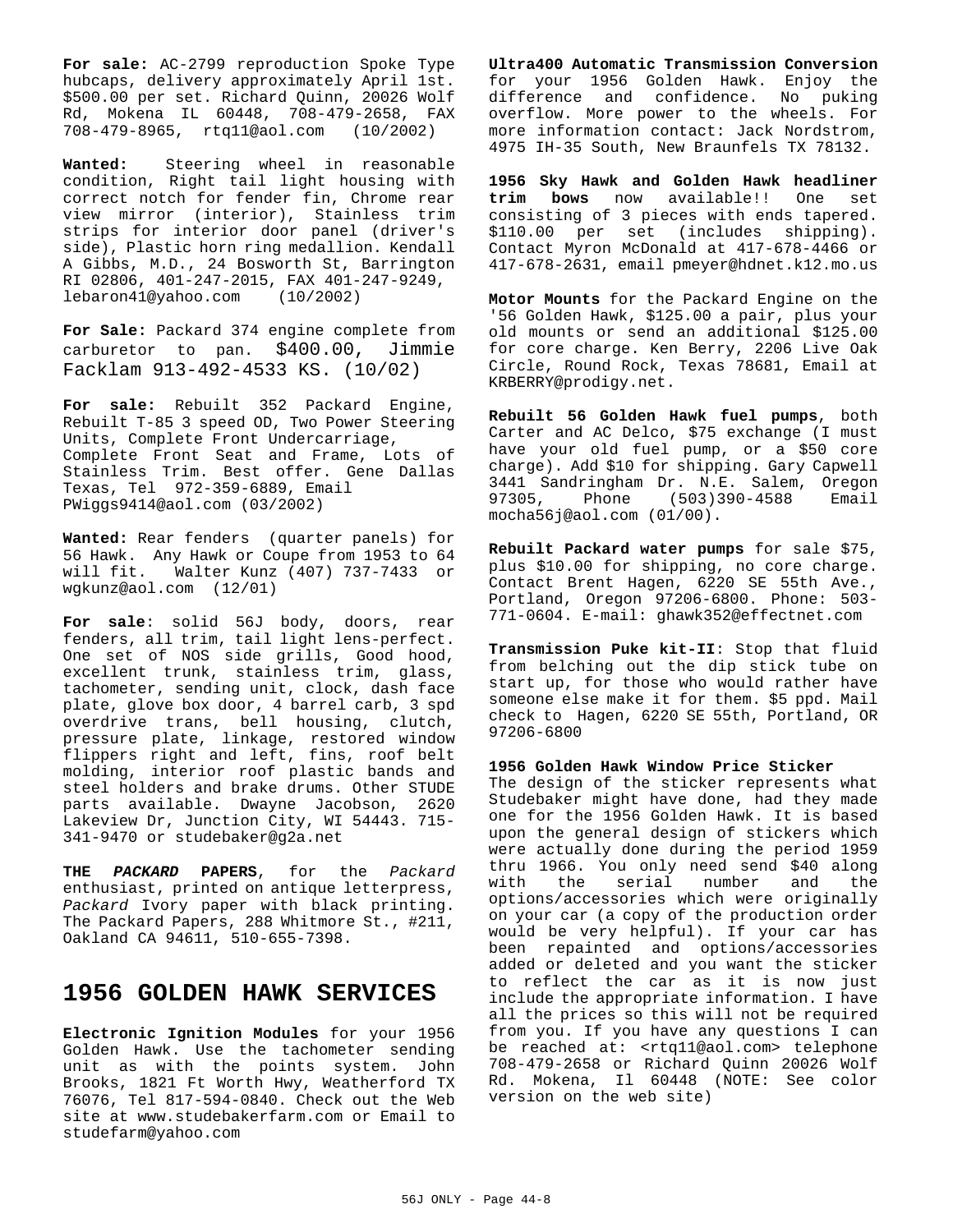## **STUDEBAKER VENDORS**

**www.studebakervendors.com** All the major vendors are listed on Studebaker Vendors. You are only a "click" away from a host of vendors who can help you with your project. Most vendors have Email, and many have on-line shopping carts. Studebaker Vendors, your one stop shopping mall.

**Studebaker parts**, N.O.S. and excellent used parts. Phil's Studebaker, 11250 Harrison Rd., Osceola IN 46561, Ph 219-674-0084, email *Stude67@aol.com* See our web page at *www.studebakervendors.com/phils.htm*

**HIGH PERFORMANCE Reproduction** Parts & Accessories. Lionel Stone Studebaker, 4476 Matilija Avenue, Sherman Oaks CA 91423, 818-990-8916 phone/fax. See our web page: *www.studebakervendors.com/lstone.htm*

**A LARGE STOCK** of Studebaker parts from 1934 - 1966, plus locating services. Hours by appointment. Call anytime, especially early evenings and weekends. 25 years Studebaker parts experience, Joliet Studebaker Service, Robert Kapteyn (Sr.), 112 Bissel Street, Joliet, IL 60432, 815-722-7262, Internet: *rkapteyn@mcs.com*.

**Bondo Billy's merchandise web store** has Tshirts, sweat shirts, license plates, mugs, steins, mouse pads, etc. Silkscreen or custom printed with photographs & drawings. Please take a look at our web site at *www.bondobilly.com/store.html*

**NEW & USED** Studebaker & Packard parts. Mechanical, electrical, & trim. Large stock of Packard engine/transmission parts.<br>Stephen Allen's Auto, PO Box 559 Stephen Allen's Auto, PO Box 559<br>Newberry, FL 32669 352-472-9369. Newberry, FL 32669 *www.studebakervendors.com/saa.htm*

**STAINLESS STEEL EXHAUSTS** available for 1956 Golden Hawks, standard size or 2-1/4" diameter. Stainless Steel OEM style mufflers for above systems, quiet or loud tone also available. Silvertone Exhaust Systems, 118 Culloden Rd., Ingersoll Ontario Canada N5C 3R1, D. Simmons 519-485-1966, Mon. - Fri. 9 a.m. - 8 p.m. EST. See our web site at: *www.studebakervendors.com/silverto.htm*

**UPHOLSTERY**, **HEADLINERS, TRUNK MATS** for 1956 Golden Hawks. Do this part of your restoration right, too. Rene & Bonita Harger, Phantom Auto Works, 311 E. Anderson Ave., Knoxville TN 37917, 865-525-6025. *www.studebakervendors.com/phantom.htm*

# **56J CLUB ITEMS**

#### *ALL PROCEEDS HELP MAINTAIN THE CLUB*

**1956 STUDEBAKER GOLDEN HAWK PARTS CATALOG (includes Update #1).** Contains only 1956 Golden Hawk parts and illustrations. 320 pages of specifications, parts lists, illustrations, alphabetic index, numeric index, plus lists for service bulletins, utility items, and accessory codes.



\$35.00

**1956 STUDEBAKER GOLDEN HAWK AUTHENTICITY GUIDE.** Documents most of the quirks with 30 color photos and all decals shown. The guide is divided into sections covering the engine, exterior, interior, trunk, paint and accessories



\$20.00

a g 蒜  $\frac{1}{2}$ 

\$20.00

### **CD VERSION OF 1956 STUDEBAKER MANUALS**

The Parts Catalog, Authenticity Guide, 1956 Car Owners Manual, 1956 Accessories Catalog, and the Warner Overdrive Manual in PDF format, viewable with Adobe® Acrobat® Reader (included).

### **56J ONLY NEWSLETTERS ON CD**

All the back issues, up to the current one, in PDF format, viewable with Adobe® Acrobat® Reader (included).

## **PRODUCTION ORDER COPY**

**COPY OF THE ORIGINAL PRODUCTION ORDER** for you car. Directly from the microfilm, so the only mistakes are those made by<br>Studebaker. Send-serial-number. \$12.00 Studebaker. Send serial number.

#### **STEERING WHEEL COVER**

Black on white background. Slides over the top of the 17" steering wheel, washable.

### **DECALS-TAGS-PATCHES**

**AIR CLEANER/OIL BATH**, yellow/black \$ 4.00. GENERATOR FIELD TERMINAL TAG, red \$ 1.50. TACHOMETER SENDING UNIT TAG, red \$ 3.00.

**PATCH** 4-1/2" x 2-1/2" Can be sewn or glued to a cap or shirt. Red on white background.



#### **CLUB ROSTERS** (send SASE)

Prices include postage (domestic shipment) *Make checks payable to Frank Ambrogio.*



\$15.00